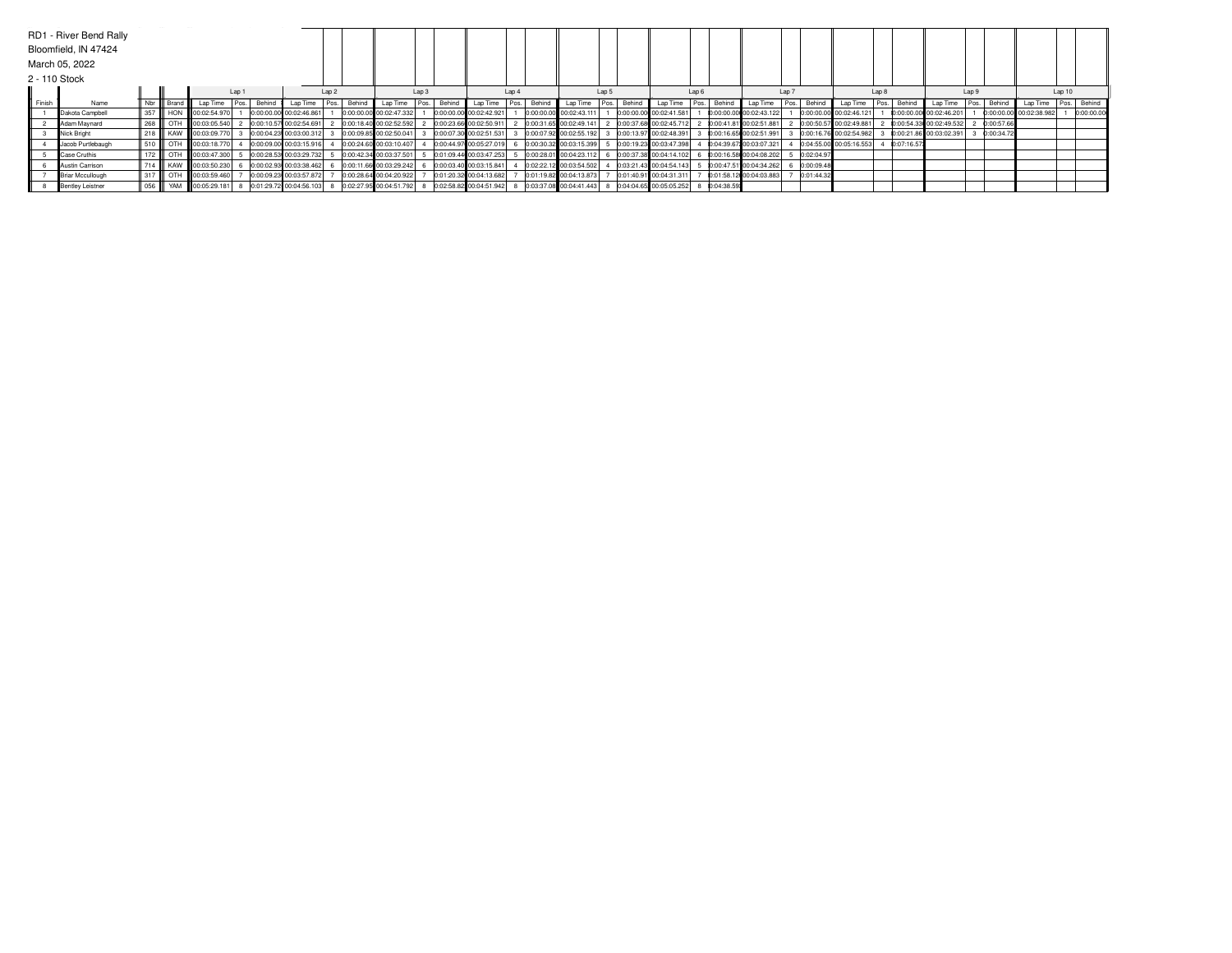|        | RD1 - River Bend Rally |     |           |                         |       |             |                         |                  |                                                                                                               |       |                          |                  |                                                       |                  |                           |       |             |                           |       |            |                                          |       |              |                         |       |              |                                  |        |  |
|--------|------------------------|-----|-----------|-------------------------|-------|-------------|-------------------------|------------------|---------------------------------------------------------------------------------------------------------------|-------|--------------------------|------------------|-------------------------------------------------------|------------------|---------------------------|-------|-------------|---------------------------|-------|------------|------------------------------------------|-------|--------------|-------------------------|-------|--------------|----------------------------------|--------|--|
|        | Bloomfield, IN 47424   |     |           |                         |       |             |                         |                  |                                                                                                               |       |                          |                  |                                                       |                  |                           |       |             |                           |       |            |                                          |       |              |                         |       |              |                                  |        |  |
|        | March 05, 2022         |     |           |                         |       |             |                         |                  |                                                                                                               |       |                          |                  |                                                       |                  |                           |       |             |                           |       |            |                                          |       |              |                         |       |              |                                  |        |  |
|        | 3 - 110 Modifed        |     |           |                         |       |             |                         |                  |                                                                                                               |       |                          |                  |                                                       |                  |                           |       |             |                           |       |            |                                          |       |              |                         |       |              |                                  |        |  |
|        |                        |     |           |                         | Lap 1 |             |                         | Lap <sub>2</sub> |                                                                                                               | Lap 3 |                          | Lap <sub>4</sub> |                                                       | Lap <sub>5</sub> |                           | Lap 6 |             |                           | Lap 7 |            |                                          | Lap 8 |              |                         | Lap 9 |              |                                  | Lap 10 |  |
| Finish | Name                   |     | Nbr Brand | Lap Time                |       | Pos. Behind | Lap Time                |                  | Pos. Behind Lap Time Pos. Behind                                                                              |       | Lap Time   Pos.   Behind |                  | Lap Time                                              |                  | Pos. Behind Lap Time      |       | Pos. Behind | Lap Time                  |       |            | Pos.   Behind   Lap Time   Pos.   Behind |       |              | Lap Time                |       |              | Pos. Behind Lap Time Pos. Behind |        |  |
|        | Shane Goen             | 370 |           | SUZ 100:03:32.350       |       |             | 0:00:09.94 00:02:59.882 |                  | 0:00:05.67 00:02:57.752                                                                                       |       | 0:00:00.00 00:02:56.701  |                  | 0:00:00.00 00:02:58.711                               |                  | 0:00:00.00 00:03:08.262   |       |             | 0:00:00.00 00:03:05.671   |       |            | 0:00:00.00 00:03:08.672                  |       |              | 0:00:00.00 00:03:04.692 |       | 0:00:00.00   |                                  |        |  |
|        | Dawson Pfaff           | 568 |           | OTH   00:03:17.450      |       |             | 0:00:00.00 00:03:09.112 |                  | 0:00:00.00 00:03:06.722                                                                                       |       | 0:00:03.30 00:03:07.011  |                  | 0:00:13.61 00:03:00.252                               |                  | $0:00:15.15$ 00:03:02.911 |       |             | 0:00:09.80 00:03:02.651   |       |            | 0:00:06.78 00:03:02.692                  |       |              | 0:00:00.80 00:03:12.872 |       | 2 0:00:08.98 |                                  |        |  |
|        | Kaydan Hill            |     |           | 305    HON 00:04:09.441 |       |             | 0:00:37.09 00:03:17.611 |                  | 0:00:21.29 00:03:28.582                                                                                       |       | 0:01:22.35 00:03:09.381  |                  | 0:01:24.72 00:03:09.632                               |                  | 0:01:34.10 00:03:19.272   |       |             | 0:01:50.46 00:04:07.752   |       |            | 0:02:55.56 00:04:44.372                  |       | 3 0:04:37.24 |                         |       |              |                                  |        |  |
|        | Jerry Tesmer           |     |           |                         |       |             |                         |                  | 232    HON   00:03:22.401   2 0:00:04.95 00:03:43.361   3 0:00:33.53 00:03:56.742   4 0:00:06.87 00:03:37.242 |       |                          |                  | 4 0:00:34.73 00:04:02.462 4 0:01:27.56 00:03:44.172 4 |                  |                           |       |             | $0:01:52.46$ 00:03:41.661 |       | 0:01:26.37 |                                          |       |              |                         |       |              |                                  |        |  |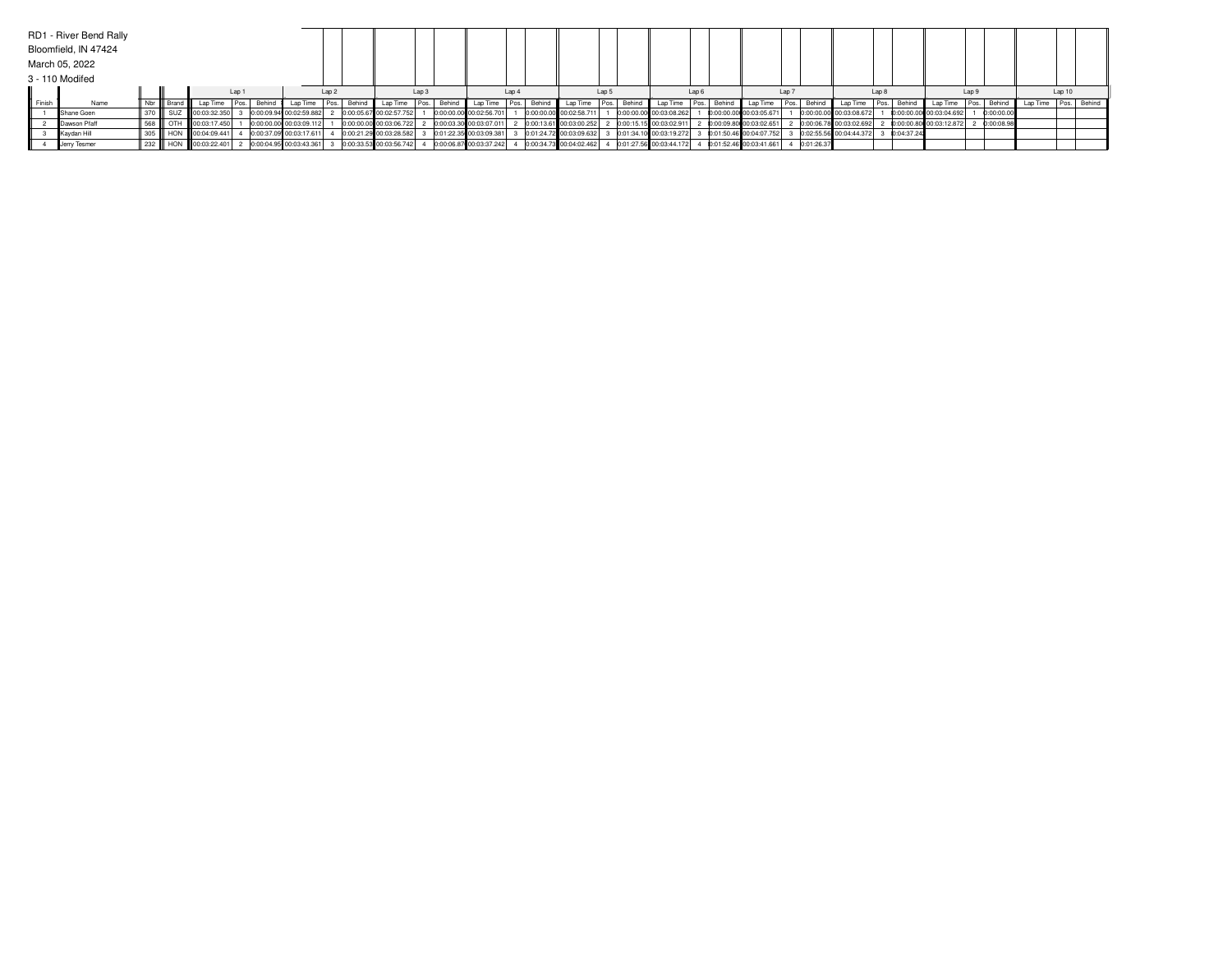|        | RD1 - River Bend Rally |  |                                                                                                                                                                                       |       |                           |       |                           |       |                           |                  |                         |       |                         |       |             |                         |                  |                                                     |       |            |                                           |       |  |        |  |
|--------|------------------------|--|---------------------------------------------------------------------------------------------------------------------------------------------------------------------------------------|-------|---------------------------|-------|---------------------------|-------|---------------------------|------------------|-------------------------|-------|-------------------------|-------|-------------|-------------------------|------------------|-----------------------------------------------------|-------|------------|-------------------------------------------|-------|--|--------|--|
|        | Bloomfield, IN 47424   |  |                                                                                                                                                                                       |       |                           |       |                           |       |                           |                  |                         |       |                         |       |             |                         |                  |                                                     |       |            |                                           |       |  |        |  |
|        | March 05, 2022         |  |                                                                                                                                                                                       |       |                           |       |                           |       |                           |                  |                         |       |                         |       |             |                         |                  |                                                     |       |            |                                           |       |  |        |  |
|        | 4 - Open 15 & Under    |  |                                                                                                                                                                                       |       |                           |       |                           |       |                           |                  |                         |       |                         |       |             |                         |                  |                                                     |       |            |                                           |       |  |        |  |
|        |                        |  |                                                                                                                                                                                       | Lap 1 |                           | Lap 2 |                           | Lap 3 |                           | Lap <sub>4</sub> |                         | Lap 5 |                         | Lap 6 |             |                         | Lap <sub>7</sub> |                                                     | Lap 8 |            |                                           | Lap 9 |  | Lap 10 |  |
| Finish | Name                   |  | Nbr     Brand     LapTime   Pos.   Behind   LapTime   Pos.   Behind   LapTime   Pos.   Behind   LapTime   Pos.   Behind   LapTime   Pos.   Behind   LapTime   Pos.   Behind   LapTime |       |                           |       |                           |       |                           |                  |                         |       |                         |       | Pos. Behind |                         |                  | Lap Time   Pos.   Behind   Lap Time   Pos.   Behind |       |            | Lap Time Pos. Behind Lap Time Pos. Behind |       |  |        |  |
|        | Luck Lowder            |  | 011 HON 100:03:22.651                                                                                                                                                                 |       | 0:00:00.00 00:03:01.751   |       | 0:00:00.00 00:03:03.422   |       | 0:00:00.00 00:03:15.701   |                  | 0:00:00.00 00:03:05.332 |       | 0:00:00.00 00:03:10.912 |       |             | 0:00:00.00 00:03:22.361 |                  | 0:00:00.00 00:03:04.451                             |       | 0:00:00.00 |                                           |       |  |        |  |
|        | Alex Metzker           |  | OTH   00:05:14.542                                                                                                                                                                    |       | 2 0:01:51.89 00:05:21.892 |       | 2 0:04:12.03 00:03:30.542 |       | 2 0:04:39.15 00:05:23.633 |                  | 0:06:47.08 00:04:26.902 |       | 0:08:08.65 00:05:31.772 |       | 0:10:29.51  |                         |                  |                                                     |       |            |                                           |       |  |        |  |
|        | Addalyn Walworth       |  | 831 HON   00:07:14.432 3 0:02:58.16 00:05:16.453 3 0:01:54.45 00:04:56.083 3 0:03:19.99 00:05:07.092 3 0:03:03.45 00:04:21.612 3 0:02:58.16                                           |       |                           |       |                           |       |                           |                  |                         |       |                         |       |             |                         |                  |                                                     |       |            |                                           |       |  |        |  |